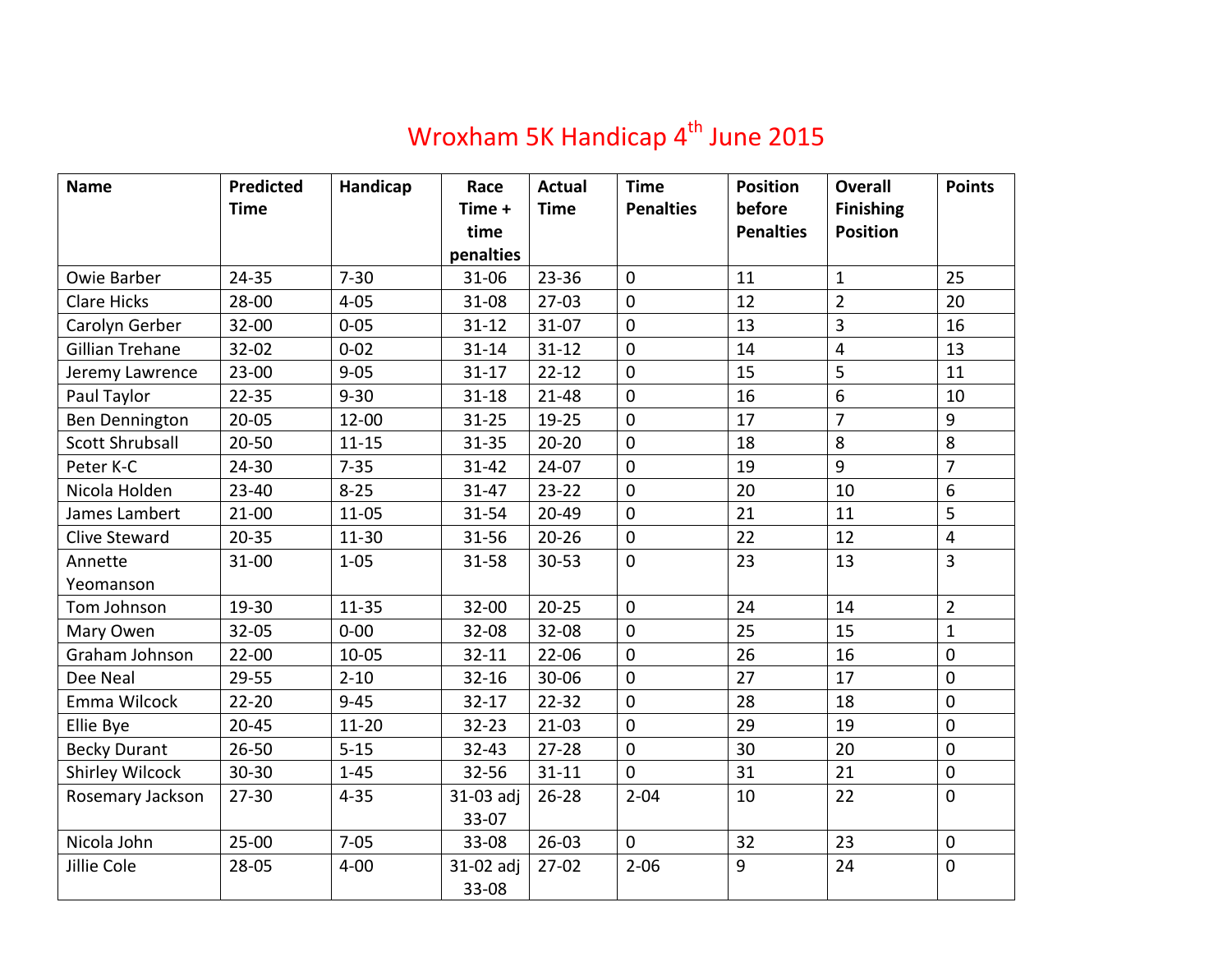| Andy Mulligan        | $20 - 00$ | $12 - 05$ | 30-57 adj<br>$33 - 13$ | 18-52     | $2 - 16$       | 8              | 25 | $\mathbf{0}$ |
|----------------------|-----------|-----------|------------------------|-----------|----------------|----------------|----|--------------|
| Martin Bagnall       | $23 - 45$ | $8 - 20$  | 30-56 adj<br>$33 - 14$ | $22 - 36$ | $2 - 18$       | $\overline{7}$ | 26 | $\mathbf{0}$ |
| Danny Sweatman       | $23 - 50$ | $8 - 15$  | 30-49 adj<br>$33 - 21$ | $22 - 34$ | $2 - 32$       | 6              | 27 | $\mathbf 0$  |
| Paul Gerber          | $25 - 05$ | $7 - 00$  | $33 - 29$              | $26 - 29$ | $\mathbf{0}$   | 33             | 28 | $\mathbf 0$  |
| Peter Nelson         | $22 - 25$ | $9 - 40$  | 30-41 adj<br>$33 - 29$ | $21 - 01$ | $2 - 48$       | 5              | 29 | $\mathbf 0$  |
| Orla Cobb            | $30 - 25$ | $1 - 40$  | $33 - 35$              | $31 - 55$ | $\overline{0}$ | 34             | 30 | $\mathbf 0$  |
| <b>Emily Hannant</b> | $23 - 55$ | $8 - 10$  | 30-33 adj<br>$33 - 37$ | $22 - 23$ | $3 - 04$       | 4              | 31 | $\mathbf 0$  |
| Dawn Chapman         | $30 - 00$ | $2 - 05$  | 30-26 adj<br>33-39     | $28 - 21$ | $3 - 18$       | 3              | 32 | $\mathbf{0}$ |
| Paul Groves          | $22 - 30$ | $9 - 35$  | 33-47                  | $24 - 12$ | $\mathbf{0}$   | 35             | 33 | $\mathbf 0$  |
| <b>Ben Gaskins</b>   | $20 - 30$ | $11 - 30$ | 34-06                  | $22 - 36$ | $\overline{0}$ | 36             | 34 | $\mathbf 0$  |
| Roy Owen             | 29-50     | $2 - 15$  | 28-31 adj<br>$35 - 39$ | $26 - 16$ | $7 - 08$       | $\overline{2}$ | 35 | $\mathbf{0}$ |
| <b>Steve Neal</b>    | $27 - 55$ | $4 - 10$  | 28-31 adj<br>35-40     | $24 - 20$ | $7 - 10$       | $\mathbf{1}$   | 36 | $\mathbf{0}$ |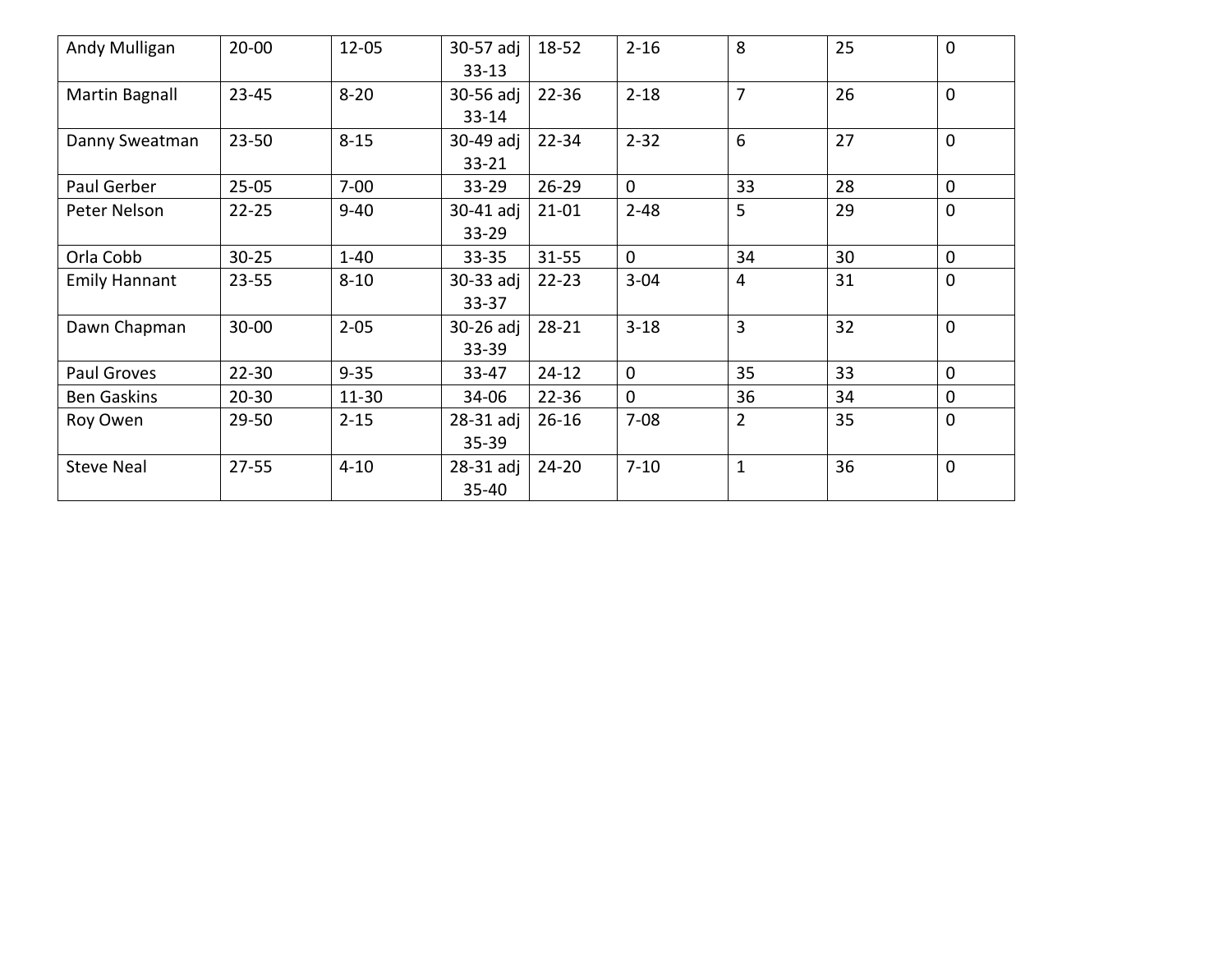## Current standings after 2<sup>nd</sup> Race/Time Trial of 7 (ONLY BEST 4 RESULTS OUT OF MAX 7 WILL COUNT);

| Female             | Finish         | Points           | Current          | Races          | Male Name         | Finish         | Points         | Current          | Races          |
|--------------------|----------------|------------------|------------------|----------------|-------------------|----------------|----------------|------------------|----------------|
| Name               | place          |                  | position         | completed      |                   | Place          |                | Position         | completed      |
| <b>Clare Hicks</b> | 13,2           | 23               | 1 <sup>st</sup>  | $\overline{2}$ | Owie              | 10,1           | 31             | 1 <sup>st</sup>  | $\overline{2}$ |
|                    |                |                  |                  |                | Barber            |                |                |                  |                |
| Carolyn            | $\overline{3}$ | 16               | 2 <sup>nd</sup>  | $\mathbf{1}$   | Scott             | 2,8            | 28             | 2 <sup>nd</sup>  | $\overline{2}$ |
| Gerber             |                |                  |                  |                | Shrubsall         |                |                |                  |                |
| Nicola             | 8,10           | 14               | $3^{\text{rd}}$  | $\overline{2}$ | Ken               | $\mathbf{1}$   | 25             | $3^{\text{rd}}$  | $\mathbf{1}$   |
| Holden             |                |                  |                  |                | Bowman            |                |                |                  |                |
| Gill               | $\overline{4}$ | 13               | 4 <sup>th</sup>  | $\mathbf{1}$   | Martin            | $\overline{3}$ | 16             | 4 <sup>th</sup>  | $\mathbf{1}$   |
| Trehane            |                |                  |                  |                | Bagnall           |                |                |                  |                |
| Emma               | 9              | $\overline{7}$   | $5^{\text{th}}$  | $\mathbf{1}$   | <b>Ben Letzer</b> | $\overline{4}$ | 13             | 5 <sup>th</sup>  | $\mathbf{1}$   |
| Jordan             |                |                  |                  |                |                   |                |                |                  |                |
| Nicola John        | 11,23          | 5                | 6 <sup>th</sup>  | $\overline{2}$ | Tom               | 5,14           | 13             | 6 <sup>th</sup>  | $\overline{2}$ |
|                    |                |                  |                  |                | Johnson           |                |                |                  |                |
| Vicky              | 12             | $\overline{4}$   | 7 <sup>th</sup>  | $\mathbf{1}$   | Jeremy            | 15,5           | 12             | 7 <sup>th</sup>  | $\overline{2}$ |
| Tovell             |                |                  |                  |                | Lawrence          |                |                |                  |                |
| Annette            | 13             | 3                | 8 <sup>th</sup>  | $\mathbf{1}$   | Pete              | 6,29,          | 10             | 8 <sup>th</sup>  | $\overline{2}$ |
| Yeomanson          |                |                  |                  |                | Nelson            |                |                |                  |                |
| Debbie             | 14             | $\overline{2}$   | $q^{th}$         | $\mathbf{1}$   | Paul Taylor       | 6              | 10             | 9 <sup>th</sup>  | $\mathbf{1}$   |
| Jones              |                |                  |                  |                |                   |                |                |                  |                |
| Mary Owen          | 15             | $\mathbf{1}$     | $10^{th}$        | $\mathbf{1}$   | Graham            | 7,16           | $\overline{9}$ | $10^{th}$        | $\overline{2}$ |
|                    |                |                  |                  |                | Johnson           |                |                |                  |                |
| Emma               | 17,18          | $\mathbf 0$      | $11^{th}$        | $\overline{2}$ | Ben               | 20,7           | 9              | $11^{\text{th}}$ | $\overline{2}$ |
| Wilcock            |                |                  |                  |                | Dennington        |                |                |                  |                |
| Dee Neal           | 17             | $\mathbf 0$      | $12^{th}$        | $\mathbf{1}$   | Peter K-C         | 21,9           | $\overline{7}$ | $12^{TH}$        | $\overline{2}$ |
| Ellie Bye          | 19             | $\boldsymbol{0}$ | $14^{th}$        | $\mathbf{1}$   | James             | 18,11          | 5              | 13 <sup>th</sup> | $\overline{2}$ |
|                    |                |                  |                  |                | Lambert           |                |                |                  |                |
| Sonya              | 19             | 0                | $14^{\text{th}}$ | $\mathbf{1}$   | Clive             | 12             | $\overline{4}$ | $14^{\text{th}}$ | $\mathbf{1}$   |
| Wragg              |                |                  |                  |                | Steward           |                |                |                  |                |
| Shirley            | 20             | $\mathbf 0$      | 15 <sup>th</sup> | $\mathbf{1}$   | Andy              | 16,25          | $\mathbf 0$    | 15 <sup>th</sup> | $\overline{2}$ |
| Wilcock            |                |                  |                  |                | Mulligan          |                |                |                  |                |
| Rosemary           | 22,21          | $\pmb{0}$        | $16^{th}$        | $\overline{2}$ | Stewy             | 23             | $\mathbf 0$    | 16 <sup>th</sup> | $\mathbf 1$    |
| Jackson            |                |                  |                  |                | Marden            |                |                |                  |                |